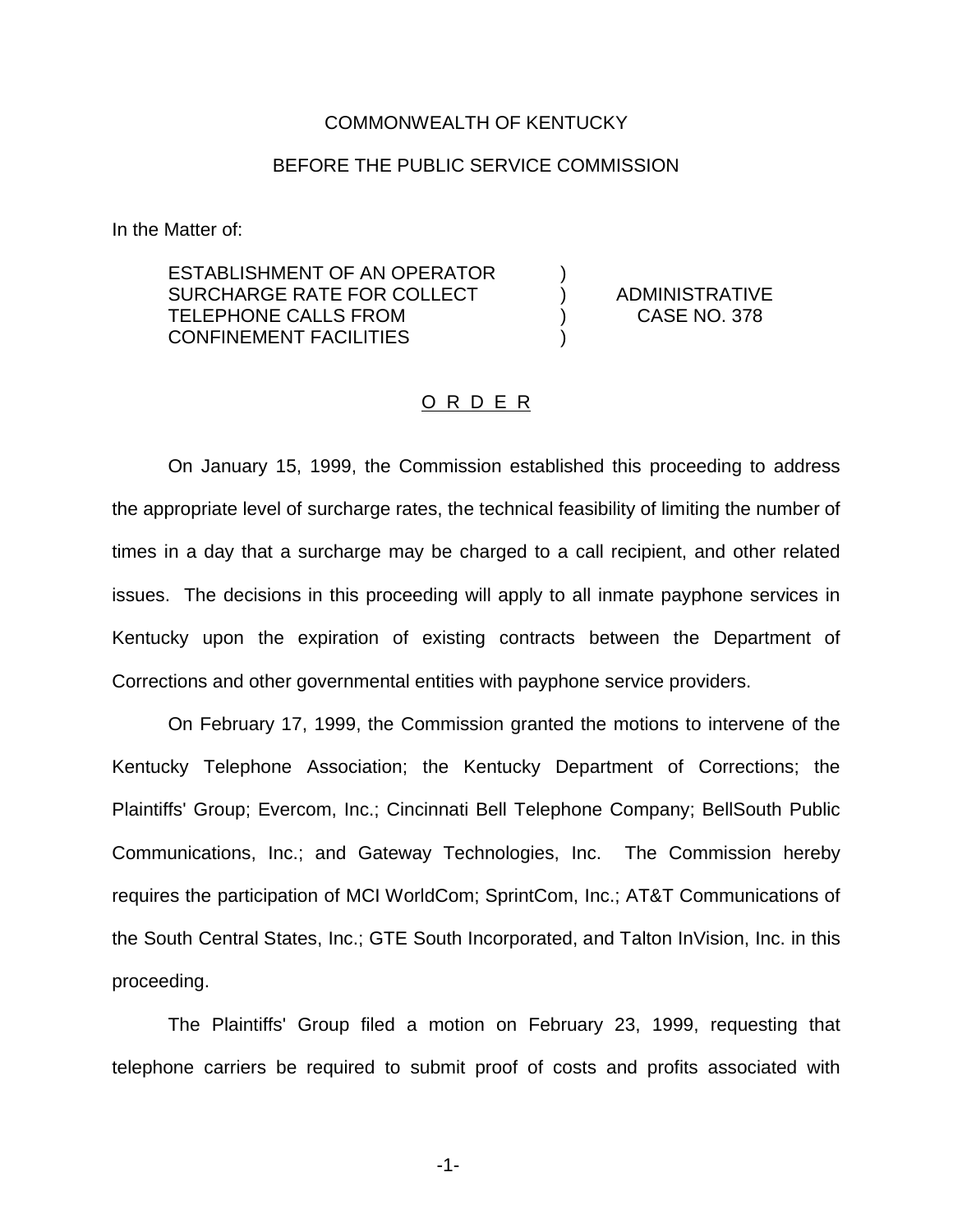providing inmate telephone service. An analysis of costs associated with inmate service and profits drawn from inmate services is the only means to adequately assess the reasonableness of the surcharge rates, according to the Plaintiffs' Group. However, as stated in the November 10, 1997 Order in Administrative Case No. 368,<sup>1</sup> the reasonableness of the inmate rates, not the underlying costs of any provider of inmate service, would be the focus of the investigation. Inmate service providers are not required to maintain their accounting information in a manner that would permit accurate reporting of costs associated with inmate operator service charges. These utilities are not required to allocate costs between jurisdictions or between services. Likewise, they are not required to track revenues based on their services. Accordingly, the information requested by the Plaintiffs' Group is not maintained in the ordinary course of business. There would be no way to verify such information or to track it through the companies' accounting records. The inmate service providers keep their accounting records in conformity with KRS 278.220, which states that "the system established for telephone and telegraph companies shall conform as nearly as practicable to the system adopted or approved by the Federal Communications Commission." The Federal Communications Commission does not require payphone service providers to use the type of accounting which is requested by the Plaintiffs' Group. Accordingly, the Commission will not require the production of such cost information; instead, this investigation will focus on whether the operator surcharge rates for collect telephone

<sup>1</sup> Administrative Case No. 368, *Rates, Terms and Conditions for Inmate Telecommunications Services.*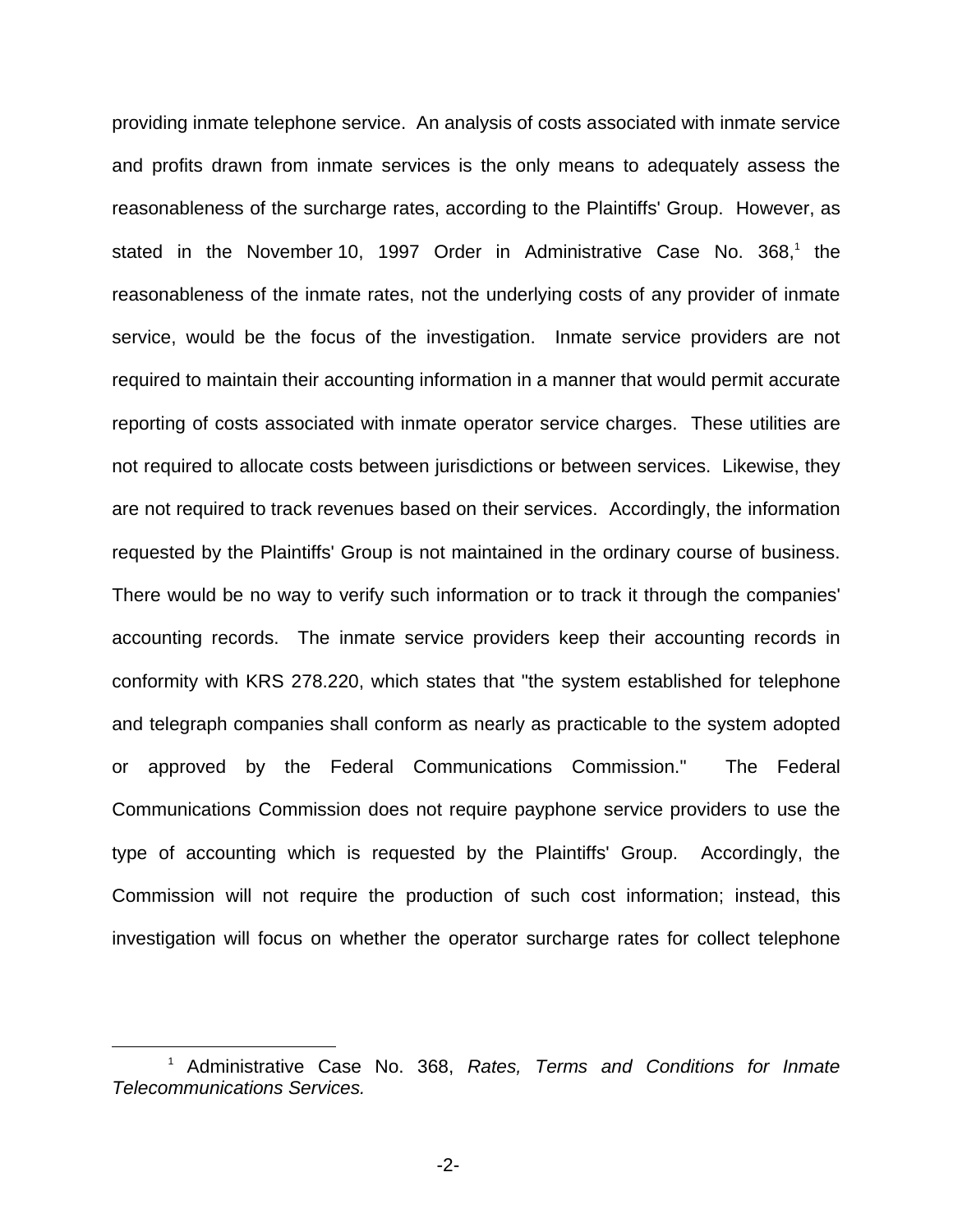calls from confinement facilities are fair, just, and reasonable, pursuant to KRS 278.030(1).

This investigation will determine whether the operator surcharge rates for collect telephone calls from confinement facilities are "unjust, unreasonable, insufficient, unjustly discriminatory or otherwise in violation of any of the provisions of this chapter," pursuant to KRS 278.270. Thus, the motion of the Plaintiffs' Group is denied.

Plaintiffs' Group also requested that the Commission order inmate service providers to discontinue paying commissions to governmental entities operating jails and prisons in Kentucky. Commissions paid by payphone service providers to premises owners are not within the jurisdiction of the Public Service Commission. Accordingly, the Commission will take no action on this request by the Plaintiffs' Group.

The following schedule shall be adopted so that the Commission may conclude its investigation by July 1, 1999.

| Data requests of the Commission and all parties                                                                                                                                                |  |
|------------------------------------------------------------------------------------------------------------------------------------------------------------------------------------------------|--|
|                                                                                                                                                                                                |  |
| Prefiled testimony of all witnesses shall be due  May 21, 1999                                                                                                                                 |  |
|                                                                                                                                                                                                |  |
| There shall be a public hearing in Hearing Room 1<br>of the Commission's offices at 730 Schenkel Lane, Frankfort,<br>Kentucky, beginning at 9:00 a.m., Eastern Daylight Time, on  June 3, 1999 |  |
|                                                                                                                                                                                                |  |
| BE IT SO ORDERED.                                                                                                                                                                              |  |